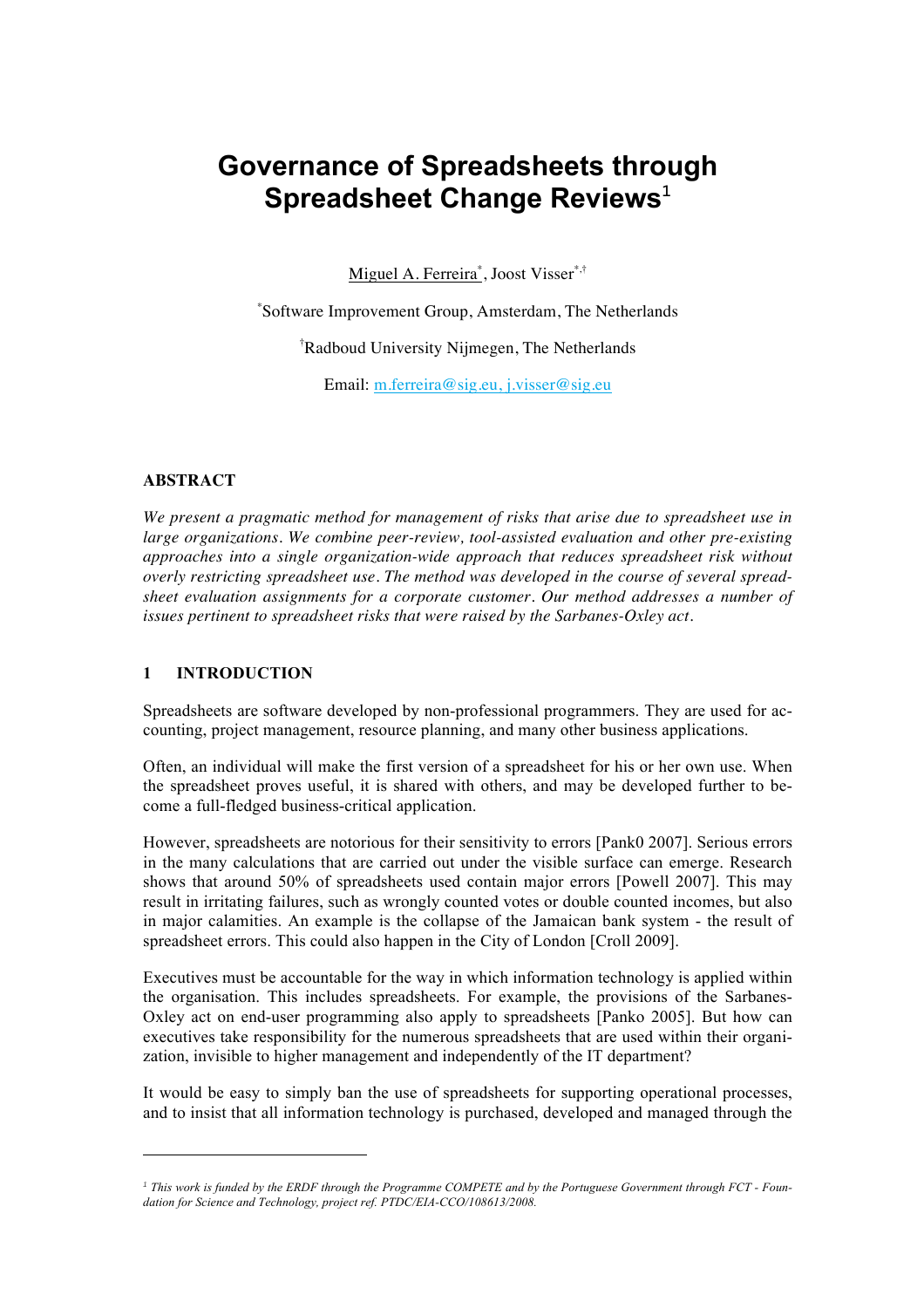IT department. This approach would ensure risk-controlling measures, such as architecture reviews, code inspections, tests and the handling of incidents cannot be evaded. However, such draconian measures would be largely unenforceable. Spreadsheets owe their popularity to their low skill entry level and ease of adjustment. Domain experts can quickly automate all kinds of actions without the intervention of third parties. A ban on spreadsheets would almost certainly make an organization far less effective and flexible.

Restricting the risks of spreadsheets without losing their strength through a ban or stifling control measures is challenging. In this paper, we address this challenge by formulating a pragmatic method for spreadsheet risk management that relies on peer-review for the bulk of spreadsheets and reserves in-depth tool-assisted analysis for a selection of critical spreadsheets. To formulate the method, we used our experience with tool-assisted evaluation assignments of corporate spreadsheets.

In Section 2, we introduce a new method called Spreadsheet Change Reviews. We present its main phases and workflow and how it addresses the requirements we define for organizationwide spreadsheet governance. Sections 3 and 4 explain in detail the two key elements of the method, respectively, peer-reviewing and tool-assisted evaluation. Section 5 discusses how Spreadsheet Change Reviews address or enable some of the risk control issues raised by SOX. Finally, Sections 6, 7 and 8 present related work, limitations and conclusions, respectively.

## **2 SPREADSHEET CHANGE REVIEWS**

In the past years, we carried out several assignments where we evaluated the quality and risks of spreadsheets used in a corporate environment. In each case, we combined tool-based analysis of the spreadsheets themselves with interview-based analysis of the work processes in which the spreadsheets were involved. The results of the evaluations were reported to the spreadsheet users, their direct managers, and the heads of the IT and financial departments.



Figure 1: Workflow of Spreadsheet Change Reviews

Based on our experiences in these assignments and the feedback from our customers, we have formulated an approach to spreadsheet governance named Spreadsheet Change Reviews (SCR). The workflow of the SCR is depicted in Figure 1.

The core of this approach is to have a lightweight auditing process for every *structural change* [Hunt, 2009] made to a spreadsheet. The process consists of a peer-review where a spread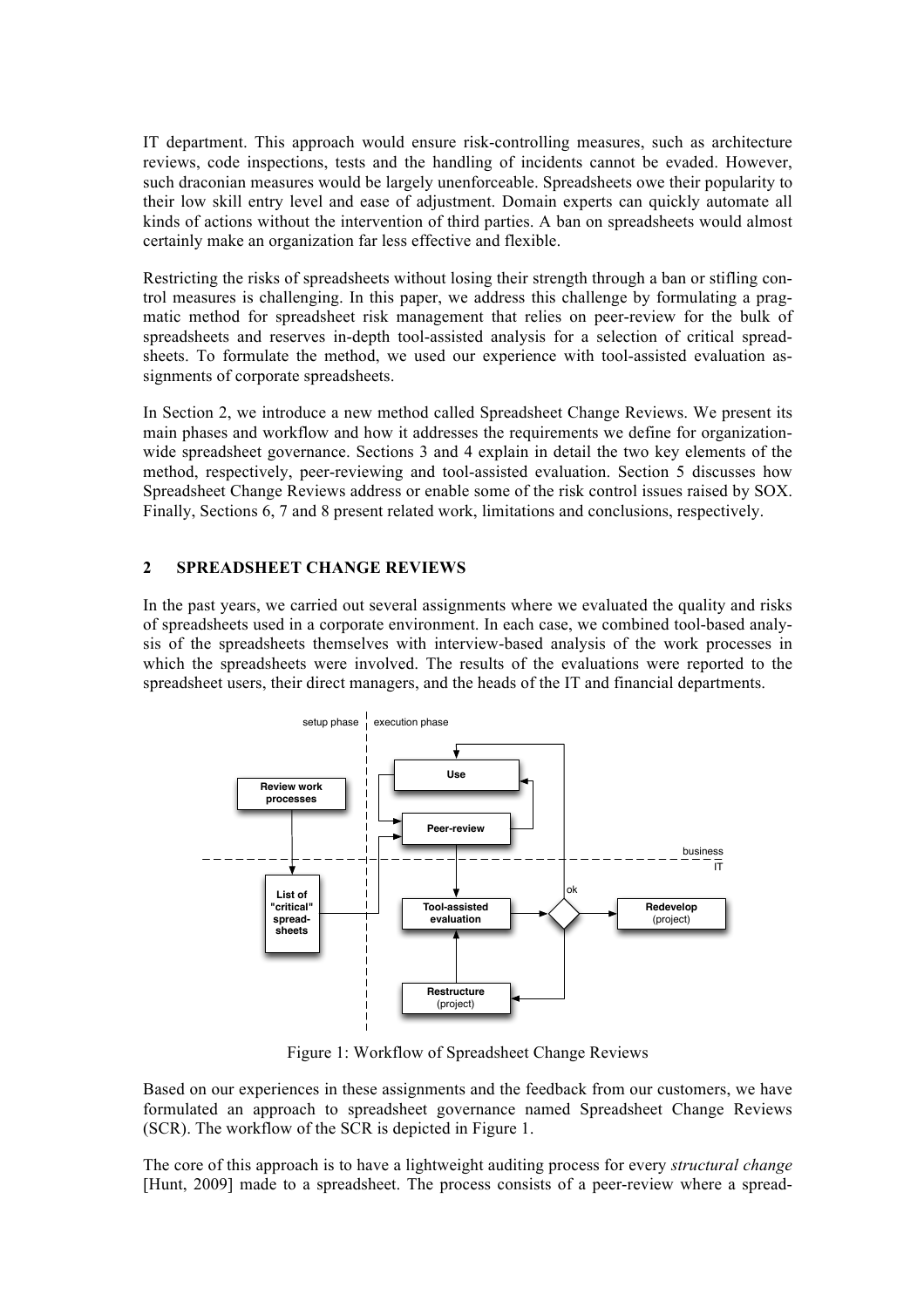sheet user asks a designated colleague to review and make a formal statement regarding the changes made to a spreadsheet. If the reviewer finds the change to be correct and to not introduce additional risks, then he formally states that, and the user proceeds with use of the changed spreadsheet. This is depicted in the upper-right quadrant of Figure 1.

If, on the contrary, the reviewer does not feel confident about the correctness of the change or the impact it might have, then he will decline to share the responsibility for it. In this case, the user or his manager has the opportunity to ask for a tool-assisted evaluation of the spreadsheet, carried out or contracted by the IT department or quality department. This evaluation leads to recommendations for restructuring, redeveloping, or continuing use of the changed spreadsheets. Any recommendations are discussed with the author of the change, the reviewer, their manager and the executive that decides about the budgetary or strategic implications of these recommendations. This part of the workflow is depicted in the lower-right corner of Figure 1.

Rather then entering into these parts of the workflow (the execution phase) directly, an organisation should pass through a *setup* phase. In this phase, work processes are analysed in order to understand how spreadsheets are developed and used in the organisation. An inventory is made of spreadsheets that are in use and these are classified according to their criticality to the business of the organization. The workflow analysis is done in a distributed fashion by representatives of the business (upper-left quadrant in Figure 1), while the IT department takes responsibility for merging and managing the results (lower-left quadrant). Additionally, training is needed to prepare users and reviewers for the controls and tools used in the execution phase.

Let us now discuss each of the two phases in more detail.

#### **2.1 Setup phase**

The setup phase starts with a review of the relevant work processes that the organization has in place. The goal is to understand how spreadsheets are created, modified and used in the context of specific business processes. Information regarding policies, guidelines and best practices used within the organization should also be collected. The purpose behind understanding the way of working of the organization is to be as less intrusive as possible and to take the organization's context into account when defining the controls used in the execution phase. For example, if the organization is already using a version control system that suits their purpose then there is no point in changing that. The same holds true for access control schemes, spreadsheet formatting standards, VBA coding standards, etc.

Because spreadsheets can be used incidentally as throwaway back of the envelope calculations or as key elements in important business processes, it is important to create an inventory of all spreadsheets that are used to support business processes. A spreadsheet classification scheme should also be part of such inventory. The inventory is one of the basic controls that need to be in place according to the SOX recommendations (See Section 5 for details). Previous literature has proposed methods for spreadsheet discovery, triage and classification, as well as for inventory management and maintenance [Chambers, 2008] [Perry, 2008]. Such methods could in principle be re-used in different settings, but it is important to involve the people from the target organization in order to understand what fits them best and to obtain their commitment.

The setup phase terminates with the decision of how the spreadsheet reviews will be performed, what are the mechanisms to request the external evaluation (when necessary), and a training session to prepare the involved stakeholders for the execution phase. This training session should include an overview of most common spreadsheet errors and associated risks, as this has been shown to help decrease error rates [Purser, 2006]. It is worth to mention that there is no one-size-fits-all approach to spreadsheet development and governance [Colver, 2004] [Lemon, 2010]. Therefore, the desired level of structure, formatting and other restrictions should be discussed and agreed upon by all involved stakeholders. Top management,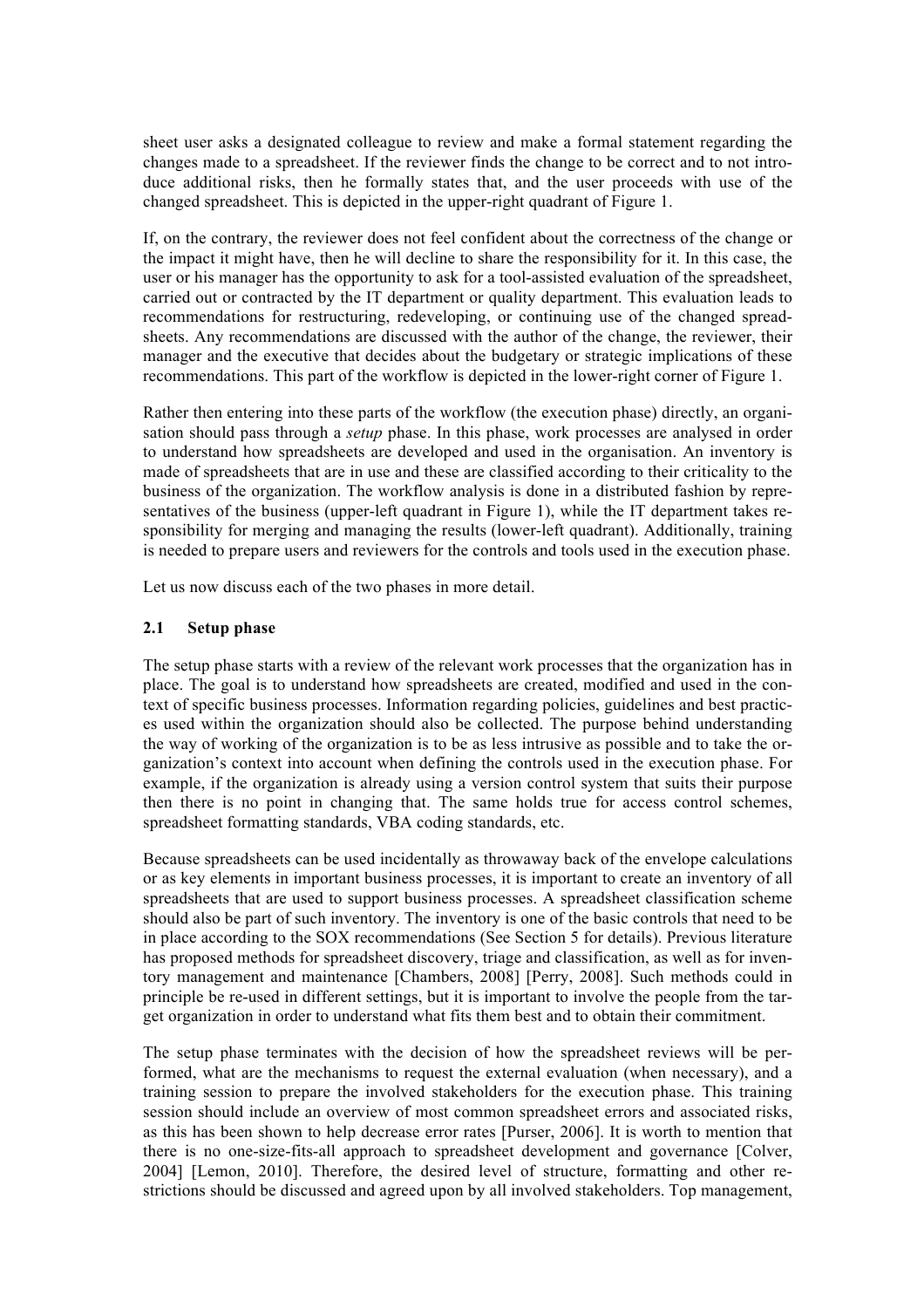preferably reinforced by their presence in the kick-off and/or training sessions, should communicate the outcomes of the setup phase.

## **2.2 Execution phase**

The execution phase is a continuous cycle of use, change and review of spreadsheets (which is considered a good business practice [Hunt, 2009]). In the initial iteration all critical spreadsheets identified in the inventory created in the previous phase should be subject to an in-depth review. The same in-depth review should be conducted whenever a new spreadsheet is added to the inventory (this particular detail is not depicted in Figure 1). After the in-depth review, and assuming the reviewer was satisfied with the quality of the spreadsheet, it is cleared for use in the respective business processes.

While in use, every time a structural change is made to a spreadsheet a change review is required. The author of the change requests that one of his peers review the change. For the review, the reviewer uses both a description of the change and a spreadsheet difference detection tool (e.g. an implementation of the methodology proposed in [Hunt, 2009]) to narrow the areas of the spreadsheet that need to be checked. Once the spreadsheet has been reviewed, the reviewer needs to decide whether the change is acceptable or it degraded the quality of the spreadsheet, which can ultimately increase its riskiness. If, on the one hand, the reviewer considers the change to be acceptable, then the reviewer produces a formal approval statement assuming a share of the responsibility for the quality and impact of the change. In this case the spreadsheet is cleared for further use in the respective business processes. If the reviewer does not feel confident in approving the change he requests a tool-assisted spreadsheet evaluation. The change reviews are discussed in greater detail and with examples in Section 3.

There are three possible outcomes from the tool-assisted evaluation: 1) the change is approved, 2) the change is not approved and the spreadsheet should be improved and reevaluated, or 3) the change is not approved and the issues found are so concerning that the spreadsheet should be re-developed in order to accommodate the necessary changes.

#### **2.3 Discussion**

The method outline above is designed to satisfy a number of important requirements that we will discuss in turn.

#### **Cater for the lack of centralized ownership of spreadsheets and lack of explicit budgeting for spreadsheet activities.**

On the one hand, the executives that have the power and responsibility to enforce spreadsheet governance, most of the times, do not handle the critical spreadsheets in their daily activities. On the other hand, the end-users that do handle the critical spreadsheets daily do not have the power or the budget to enforce spreadsheet governance. This dichotomy has a tremendous impact on the implementation of any spreadsheet governance approach. The approach proposed in this paper, addresses this issue by packaging a solution that can be enforced and paid for by whom is running the risks of failure due to spreadsheet errors, while leaving the spreadsheet specific decisions (e.g. to review, to request evaluation, to approve, to disapprove, to restructure, to redevelop) to the people that are closer to the problems and handle these spreadsheets more frequently.

#### **Create increased auditability and traceability for spreadsheets**

This requirement stems from the regulations that have been put forward for financial reporting and end user computing. In order to increase auditability and traceability of spreadsheets it is necessary to record meta-information about these spreadsheets and their evolution. By in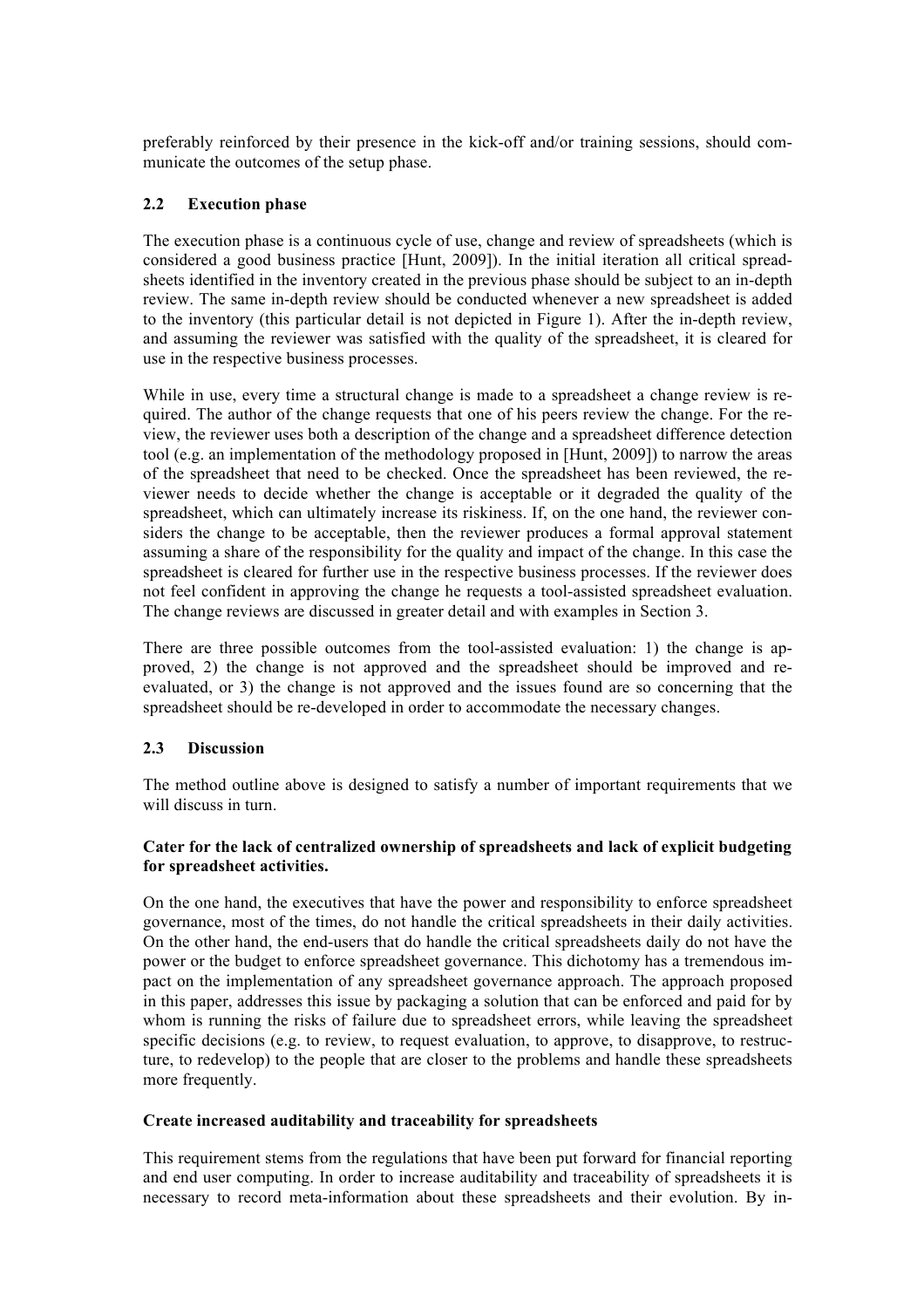stalling a process for managing spreadsheet risks that requires controls over structural changes and by documenting the steps of this process, one is already working towards creating an audit trail. Another important aspect in the involvement of peers is the spreading of knowledge about the critical spreadsheets among different people within the organization. The knowledge that is shared is both the contextual knowledge about how and why the spreadsheets evolved and the knowledge that is encoded in each of the reviewed spreadsheets. This does not only apply to financial reporting. In any other domain, organizations still need to learn from mistakes in order to prevent them from reoccurring. If it is hard to find a problem and to trace its origin, then it will also be hard to understand why it was introduced. Without understanding the origin of a problem the chances of preventing it in the future are slimmer.

#### **Take into consideration the context of the target organization and do not over-restrict spreadsheet users.**

This requirement is related to what is the right level of control is for the target organization. For instance, it is easy to understand that different levels of control are required for the same company depending on whether that company is publicly traded or not. Thus, finding the right amount of control is paramount to the success of the approach. If there is not enough control, the organization will be incurring in unnecessary risks. Otherwise, if the controls are too strict, there is a high likelihood that the spreadsheet users stop enforcing them altogether.

## **3 SPREADSHEET PEER-REVIEW**

Spreadsheet peer-reviews are a critical element in spreadsheet governance [Pricewaterhouse-Coopers, 2004] [Coster, 2011] [Murphy, 2006] [O'Beirne, 2010]. We identify the following benefits from involving peers in the review process:

- Dissemination of knowledge about the organization's spreadsheets by multiple people.
- Dissemination of spreadsheet development knowledge throughout the organization (since spreadsheet users are most often also spreadsheet developers [Purser, 2006]).
- Raising overall awareness of spreadsheet quality issues in the organization.
- Shared responsibility for spreadsheet quality controls and risk management.

We propose a lightweight method for peer reviewing based on checklists developed together with the people from the target organization. The checklists should cover all the controls defined by the target organization as required for their particular case.

The spreadsheets should be reviewed when they are added to the inventory and when, after being part of the inventory, they undergo a structural change. When a spreadsheet is added to the inventory, the review should be complete and in-depth. When a spreadsheet is changed the review should focus only on the changed parts and the parts directly connected to those. This means that there should be two different checklists, one for each of the enumerated purposes.

Organizations should consider both generic and specific controls. Generic controls are applicable to all spreadsheets, whereas specific controls depend on the domain and purpose of the spreadsheet. Examples of generic controls are (see also [PricewaterhouseCoopers, 2004]):

- Version management: store each version of the spreadsheet;
- Change management: record changes made to the spreadsheet, including author, change description and date of change;
- Assess restrictions: restrict access to the spreadsheet to the people that require it and define different levels of access (e.g. viewing or editing);
- Input restrictions: restrict the users' ability to edit spreadsheet cells to avoid that logic, or constant data is overwritten;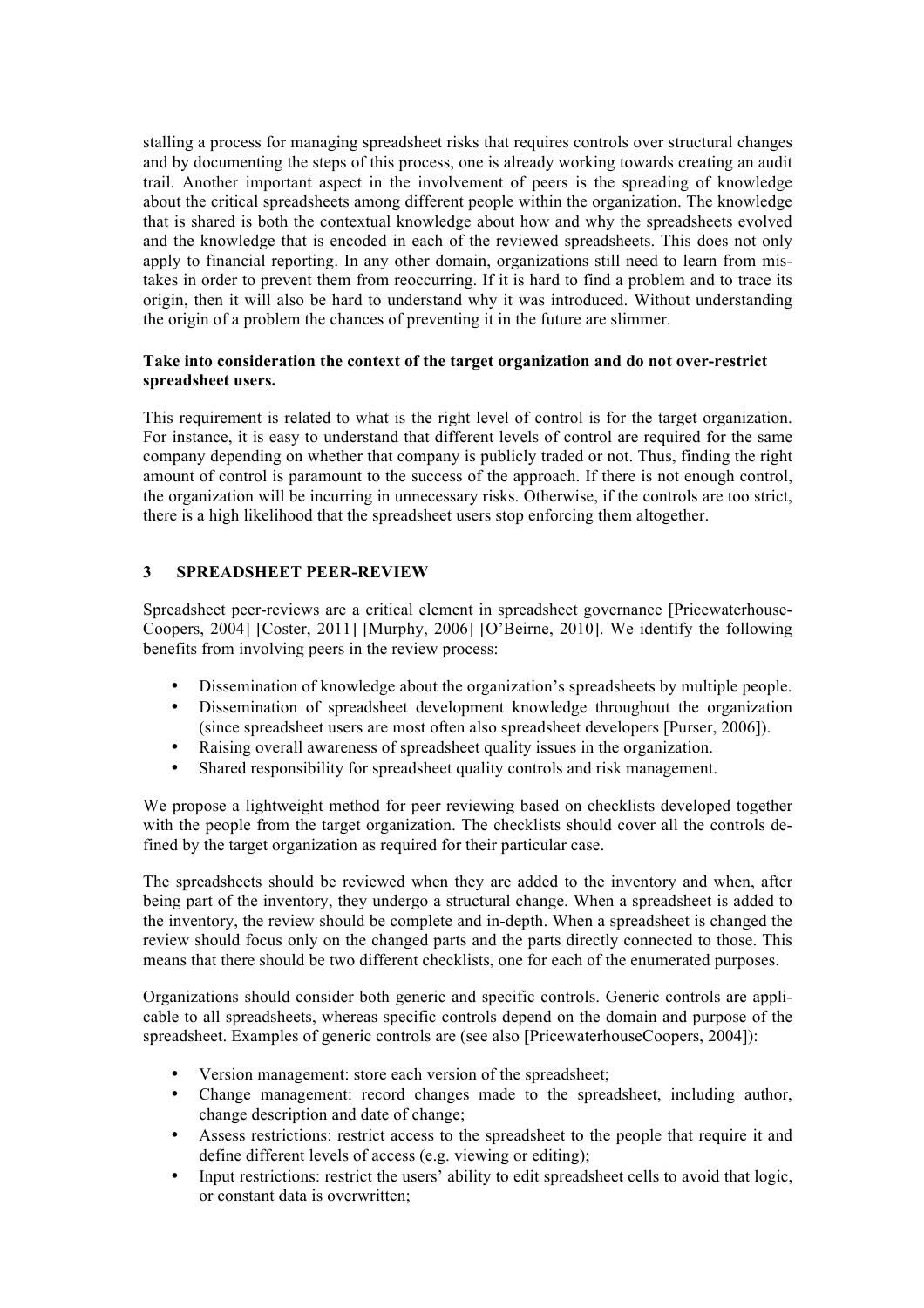- Backup procedures: define and implement regular backups of the spreadsheet taking in consideration the frequency of use and change;
- Archiving procedures: define and implement archiving procedures to store the versions of the spreadsheet and included data that might be required in audits;
- Separation of concerns: keep inputs, computations and outputs separate for increased maintainability;
- Expected values: define expectations for certain computed values (e.g.: percentages are between 0 and 100, totals add up, or certain values are never negative).

With respect to the specific controls it is necessary to consider a particular spreadsheet, or a particular domain of application. If, for instance, the target organization is dealing with spreadsheets for financial reporting it might decide to adopt controls such as the ones described in [Colver, 2008].

The outcome of the peer-review is either the approval or disapproval of the spreadsheet. If the reviewer decides to approve the spreadsheet he or she confirms that the author of the change took the necessary measures to mitigate risks, thus sharing the responsibility for the status of the spreadsheet. If the reviewer decides not to approve the spreadsheet, it is then subject to tool-assisted analysis by an external and independent party.

In case of approval of the spreadsheet change the reviewer shall produce a statement as follows:

*(… list of changes in the spreadsheet …)*

*I attest to have reviewed the spreadsheet changes listed above against the defined spreadsheet controls and found no nonconformities.*

*To the bets of my knowledge the adoption of these changes does not introduce additional operational risk.*

### **4 TOOL ASSISTED SPREADSHEET EVALUATION**

Whenever a peer-review results in the disapproval of a spreadsheet, a tool-assisted analysis by an external and independent party is requested. Although there are several approaches for spreadsheet evaluation, we argue that in order to provide a quick and actionable diagnosis of the spreadsheet a metric-based automated analysis fits the purpose best.

Previous research [Correia, 2011] demonstrated that metrics for spreadsheets follow a power law-like distribution, as do metrics for software. The Software Improvement Group (SIG) has for many years employed metrics for diagnosing problems in software systems. Having pinpointed problematic areas, root cause analysis uncovers the underlying problems that need to be addressed to minimize risks of failure. It is only when the underlying problems are identified that actionable recommendations can be provided. This is to say that blind optimization of bad metrics scores, although very actionable, has less added value to the target organization. We argue that the same approach is applicable to spreadsheets. In fact, we have applied this approach with success to three large spreadsheets of SIG's customers.

Spreadsheet metrics allow the identification and quantification of the magnitude of several bad-practices in spreadsheet development (e.g. long formulas and constants used in formulas). Measures for size can be expressed in number of cells, columns, rows, sheets, formulas, unique formulas and data elements. Other metrics exist also for coupling between formulas and the referenced cells, number of inconsistent cells (either because there is data mixed with formulas, or different formulas mixed with each other, in the same rows or columns). Moreo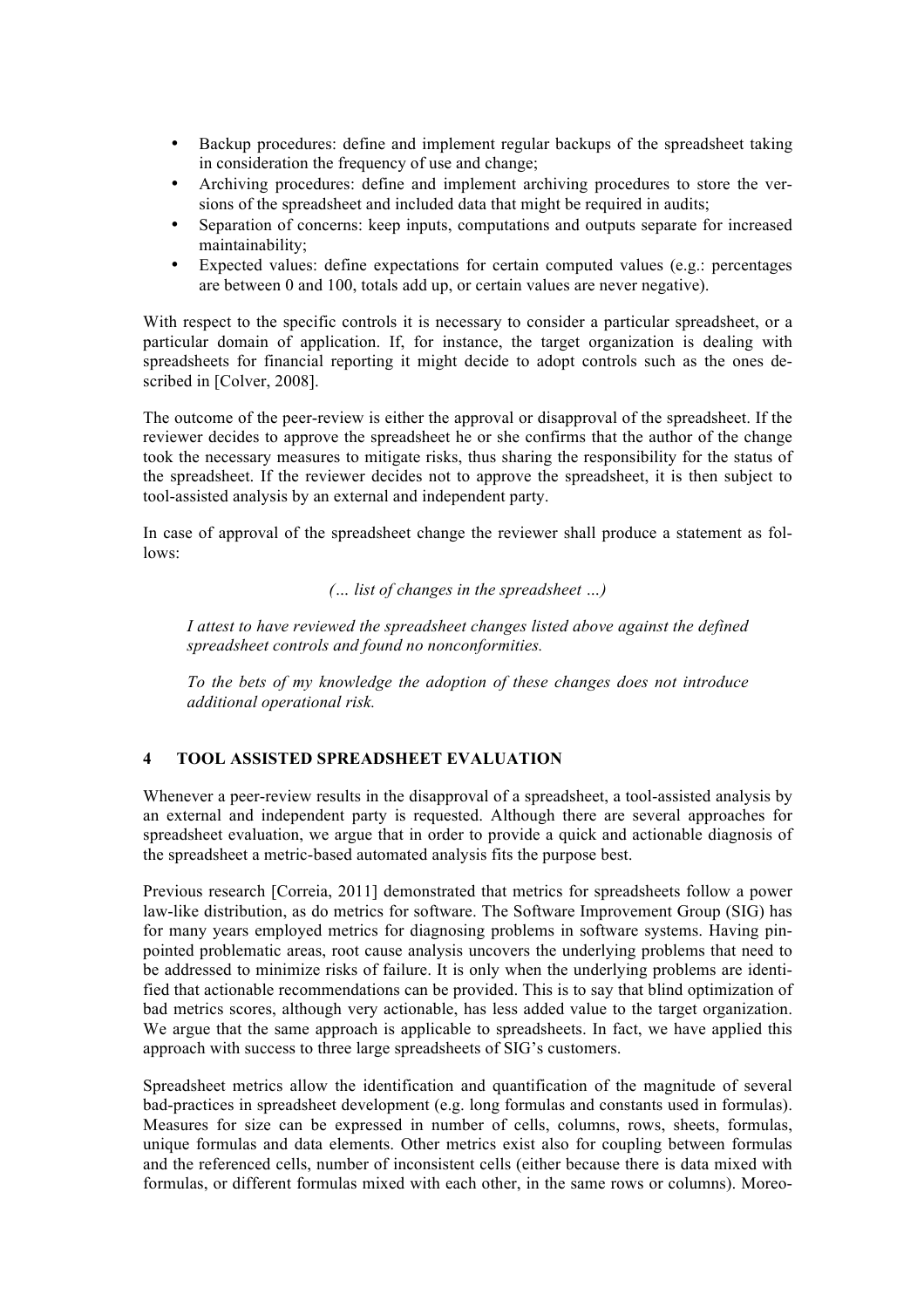ver, cell types and cell block orientation can also be detected through metrics. For example, by counting the number of formulas that are not referenced elsewhere in a spreadsheet one can know how many computation endpoints exist (outputs); by comparing the number of rows to the number of columns in a sheet or cell block one can understand what is its special orientation. More examples of metrics and their use can be found in [Correia, 2011].

As with the peer-review, there are two possible outcomes from the tool-assisted analysis, either the change is approved, or not. If the change is approved, then it is ready for use again. Otherwise, depending on the degree of the problems the external evaluator might recommend the restructuring or the redevelopment of the spreadsheet. In this case, the evaluation report should enumerate all the issues found. If the recommendation is that the spreadsheet is restructured and re-evaluated, then the evaluation report should also enumerate the areas of the spreadsheet that need to be improved. If the recommendation is that the spreadsheet is redeveloped, the evaluation report should explain why is it that the actual structure of the spreadsheet inhibiting the necessary change and how could it be restructured in such a way that it caters for the change while not degrading the quality of the spreadsheet. After the redevelopment, the new spreadsheet is added to the inventory which triggers the procedure for new additions already explained in Section 3.

#### **5 RELATION TO SARBANES-OXLEY ACT**

The Sarbanes-Oxley act (SOX) [U.S. Government, 2002] defines enhanced controls for auditability and accountability in financial reports. This also includes controls over end-usercomputing platforms such as spreadsheets. Section 404 of SOX defines requirements for increasing auditability and traceability of financial reporting, including the spreadsheets that are used in the processes. Internal controls for completeness and correction are a big part of such requirements. Furthermore, the companies are required to present evidence of both self conducted assessments and external audits on the adequacy and effectiveness of their internal controls over financial reporting. Although our objective is not to discuss SOX's Section 404 in detail, because others have already done that to great extent [Panko, 2005], let us discuss some relevant contact points between the recommendations of Section 404 and the approach for spreadsheet governance presented in this paper.

**Responsibility for internal controls** – According to SOX, the responsibility for the effective implementation of internal controls is shared among all executives of an organization and is typically lead by the CFO. However, the executives do not even see all the critical spreadsheets in their departments. Therefore, it stands to reason that more people are involved in the process of implementing and operating the internal controls. Our approach caters for both the attribution of responsibility to executives, as stated in SOX, and for the involvement of the people that develop and operate the spreadsheets on a regular base. On the one hand, the executives are responsible for implementing the SCRs, they have the budget and the power to enforce it. On the other hand, the people that know the spreadsheets best have a key role in the reviewing process, as they are asked to either approve a spreadsheet sharing the responsibility for its quality, or to require an external evaluation.

**External evaluators/auditors** – SOX requires both internal and external audits of critical spreadsheets. Although the approach proposed here is not a full-blown audit, there is the option for having spreadsheets evaluated by an external and independent party. We propose that such evaluation can be supported with automated measurements of spreadsheets. However, other approaches exist, for instance having the spreadsheet rebuilt by a specialized professional according to some standard methodology and compare the outcomes.

**Spreadsheet inventory** – One of the first measures required by SOX is the creation of an inventory of spreadsheets that are relevant for the financial reporting processes. Also all the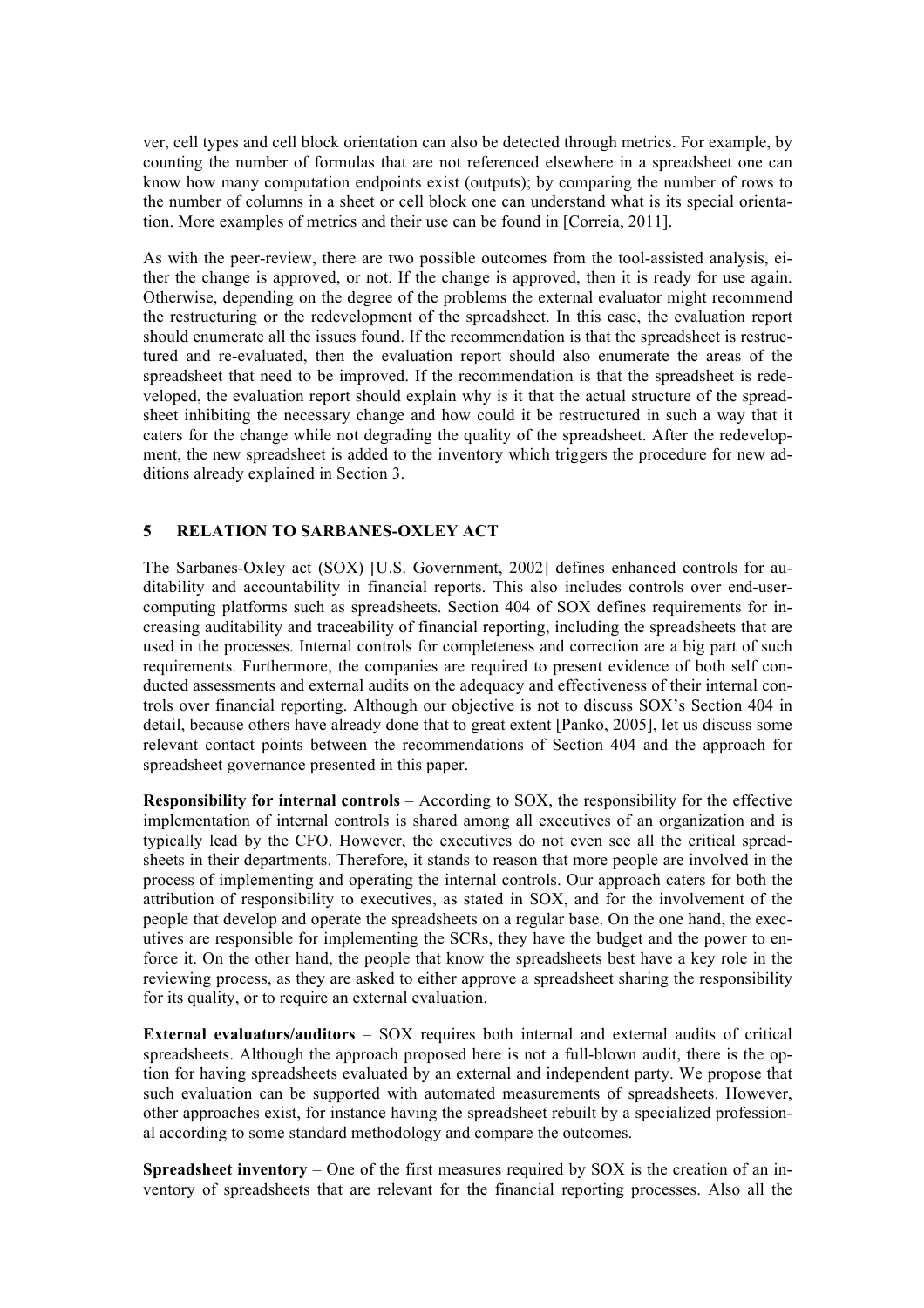spreadsheets found should be classified according to their role and criticality. In the setup phase, we propose to create such an inventory, only not restricted to financial reporting spreadsheets. All business critical spreadsheets should be added to the inventory and classified. Following the classification, an adequate set of controls is defined for each spreadsheet.

**Detective controls should be embedded in the spreadsheets** – The purpose of detective controls is to detect problems as they are introduced. Our setup phase meets this need by defining, together with the target organization, the appropriate controls for each critical spreadsheet.

**Preventive and corrective controls** – Preventive controls attempt to avoid problems from happening in the first place. Whereas, corrective controls are meant as a remediation to an existing problem. Our approach implements preventive controls in the setup phase, where each critical spreadsheet is reviewed in light of its purpose within a business process. The same controls then become corrective when used *post-mortem* during the execution phase.

**Internal audit committees** – SOX requires organizations to create internal audit committees that are independent from senior management. This recommendation is not directly addressed in the SCR approach. However, the people that are involved in the actual reviewing process will acquire knowledge and skills that will make them good candidates for such a committee.

**Record provisions** – Another requirement from SOX is that companies keep records of all elements involved in their financial reporting, allowing auditors to trace back decisions to the time they were made. One of the generic controls we propose is a backup plan for keeping track of different versions of each critical spreadsheet. One way to embed the record provisions recommendation is to schedule specific backup procedures that are synchronized with the financial reporting cycles. This way, the spreadsheets used for the creation of financial reports, including the actual data, can be backed up and retrieved when needed.

#### **6 RELATED WORK**

There are several contacts points between the method proposed in this paper and the literature on spreadsheet regulations, governance, controls, analysis, tooling, etc. We identify two tracks of literature as the most relevant to discuss here: 1) Organizational approaches to spreadsheet governance; 2) Risk control elements that integrate cleanly in the method we propose.

From the literature on organizational approaches to spreadsheet governance, we discuss the approaches of [Chambers, 2008] [Lemon, 2010]. In both cases the authors identify spreadsheet risk mitigation as their main goal, but Chambers goes one step further in pointing out that the solution should not hinder the productivity of spreadsheet users. We share the same vision of controlling spreadsheet risks while maintaining high productivity. Table 1 compares the different practical solutions to spreadsheet governance proposed in this paper and by Chambers and Lemon. The most relevant differences are in the fact that in the SCR most items have to be agreed upon with the target organization to achieve the best balance between control, flexibility, productivity and user experience. In contrast, both Chambers and Lemon enumerate specific elements that were employed in their case studies. We find the specific items enumerated in the two papers to be quite relevant. However in order for the governance approach to be useful to, and sustainable at, an organization there must be a full commitment from the relevant people in that organization. By discussing and jointly agreeing on what are the specific elements to put in place we expect to achieve a greater commitment than what would be possible by independently defining those elements. One important issue raised in [Chambers, 2008] is the difficulty in aligning departmental initiatives with organization-wide aspects. We address this issue by providing the same organization-wide framework for spreadsheet governance while giving different departments (or even groups within departments) the freedom to define what is the appropriate level of control for them. Another relevant issue they raise is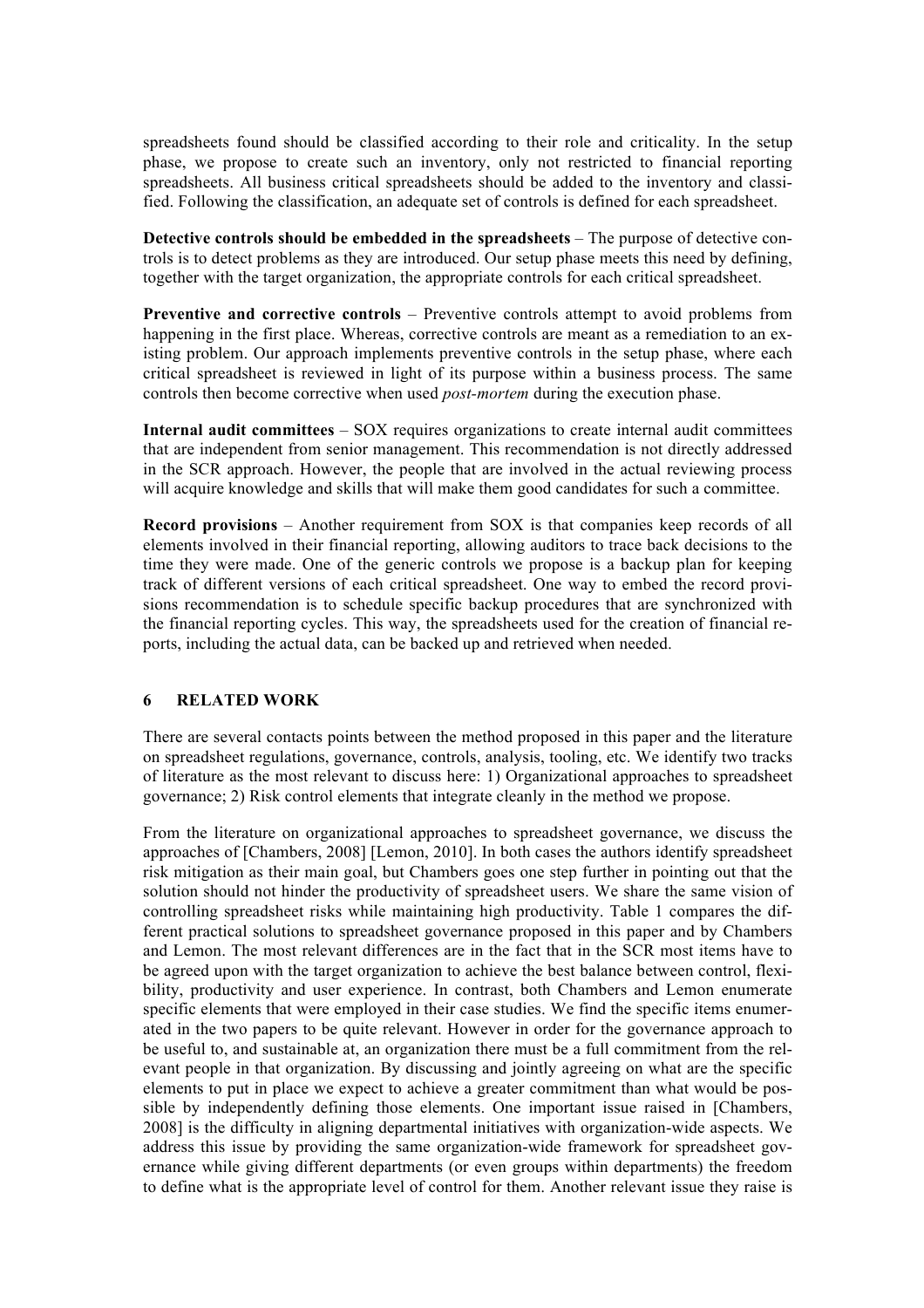spreadsheet ownership, which we also cater for by addressing management responsibility hand-in-hand with the distributed ownership of spreadsheets.

Other approaches for spreadsheet risk mitigation exist and we selected one of those to exemplify some of the issues we intentionally avoided when designing SCR. We found the approach of [Jafry, 2006] to be technically advanced and sound. They propose an enterprise solution that "hides" the spreadsheets from the users, leaving the manipulation of the spreadsheets to a restrict group of "super users". Normal users would access the spreadsheets indirectly via a web platform. We find this approach to be too intrusive for an organization because it requires a significant amount of infrastructure to be put in place. Furthermore, it imposes a specific workflow for the entire enterprise, whereas our understanding of today's organizations clearly indicates that different departments or groups of users make very different use of spreadsheets. Furthermore, we believe that spreadsheet users are not inclined to "giveup" their spreadsheet platform (e.g. Excel) in exchange for a more restricted platform.

Regarding risk control elements that can be integrated into the SCRs we identified literature covering creation and management of spreadsheet inventories [Perry, 2008], spreadsheet reviews [Coster, 2011] [Murphy, 2006] [O'Beirne, 2010] and detection of spreadsheet changes (also known as diffing) [Hunt, 2009] [Nash, 2003].

Creating an inventory of spreadsheets is one of the first steps (if not the first) to be taken if one wants to introduce any level of governance. However, creating and maintaining such inventory can be quite a daunting task for large organizations. Perry, in [Perry, 2008], proposes an automated approach to discovery, inventory and risk assessment of spreadsheets. The problem is that manually finding all the spreadsheets within an organization is difficult, but even more difficult is to keep track of all the changes to the found spreadsheets. It is here that specific tooling for crawling network devices and indexing spreadsheets can be of use.

Although spreadsheet analysis tool have came a long way, manual review is still considered a critical control element [Coster, 2011]. Effective spreadsheet reviews need to be well structured in order to guide the reviewer through all the important aspects. We agree with the spreadsheet review stages proposed by Murphy [Murphy, 2006]. We consider that the initial stages of *review scope clarification* and *context understanding* to be fundamental in the SCRs. Otherwise the reviewing task can easily become a daunting task and reviewers' performance will deteriorate. Murphy also advocates the use of spreadsheet metrics to provide the reviewer with a sense of what to expect from a given spreadsheet. The SCRs includes spreadsheet metrics in the tool-assisted analysis, but does not exclude the possibility that the reviewers put in place measurement systems to help them in the peer-reviewing process. Finally, O'Beirne [O'Beirne, 2010] includes reviews in the "Top Ten spreadsheet questions" spreadsheet owners should provide answers to if they want to achieve quality and robustness.

Since most of the reviewing work will be done on spreadsheets that change, it is paramount to the success of the method that these changes can be easily isolated for review. To this end, several approaches have been proposed from which we highlight the ones we consider more promising: DiffXL [Hunt, 2009] and SSScan [Nash, 2003]. The key features of DiffXL are the ability of prioritizing changes based on the risk they introduce and background monitoring of spreadsheets coupled with an alert system. The key features of SSScan are portability across operating systems and the creation of a complete audit trail containing change, timestamp and author. This enables the reviewer to reconstruct the spreadsheet at any given point in time and to replay the changes in order.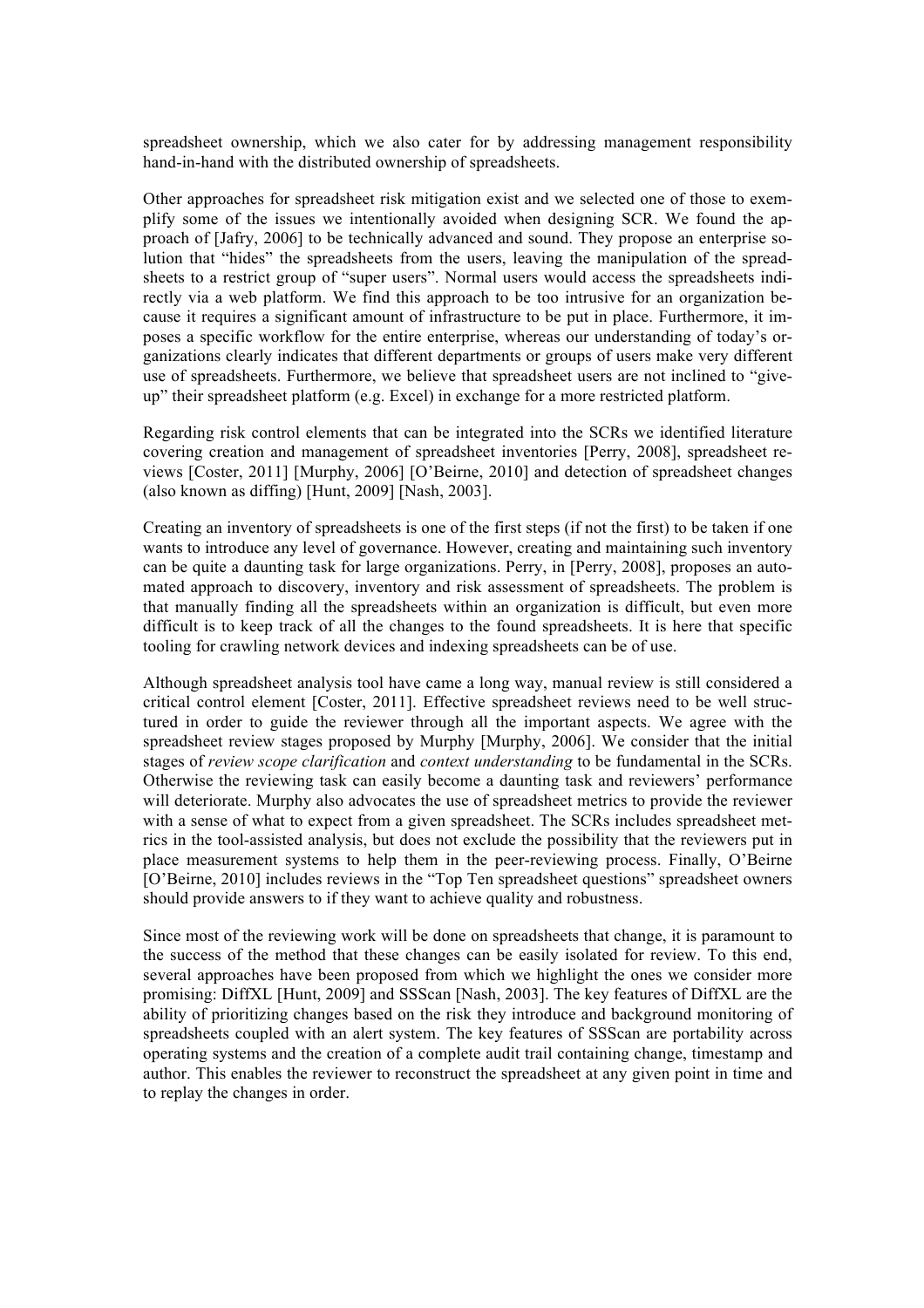## **7 LIMITATIONS OF THE SPREADSHEET CHANGE REVIEWS METHOD**

Although the SCRs method has not yet been implemented in its entirety, some limitations have already been identified. Such limitations pertain to budgeting, time pressure, change granularity and flexibility issues.

In order to implement the spreadsheet peer-reviews the target organization must allocate budget for the reviewers. Reviewers need to spend time in training, reviewing, and discussing the outcomes of reviews where new risks have been identified. The lack of resources to allocate for reviews is of course an important limitation to the applicability of the SCRs.

Spreadsheets provide great flexibility in use and adaptation. This accustoms users to adapt their spreadsheets on the fly while using them in operational processes. Implementing the SCRs implies that whenever a structural change is made to an important spreadsheet a peerreview process needs to be carried out before the spreadsheet can be further used. In addition to the peer-review process, whenever new risks are identified, an independent party conducts a tool-assisted evaluation. Although the peer-review process can be much faster than the toolassisted evaluation, both are time consuming and can block operations from proceeding.

The definition of structural change and the granularity at which it is assessed must be shared by all involved parties, otherwise peer-reviews might be requested for too small changes or, on the other hand, some structural changes might go by without being reviewed.

One of the key aspects of the SCRs is the full flexibility given to the target organization in the selection of the spreadsheet controls to be implemented. This attempts to not over-constrain the spreadsheet users while increasing their commitment to quality assurance. On the one hand, when too few controls are selected a false sense of security is gained. On the other hand, too many controls may lead users to bypass the quality assurance steps of the SCRs.

## **8 CONCLUSIONS**

We have presented a pragmatic method for spreadsheet risk management in large organizations. We highlight a number of contributions:

- Our method addresses a number of issues raised by the Sarbanes-Oxley act and can therefore help to achieve compliance with governance requirements.
- Our method makes use of the learning capacity of organizations and allows gradual adoption, because it relies on peer-review for the bulk of spreadsheets in use and reserves more involved tool-based evaluation for a selection of critical spreadsheets.
- Our method avoids imposing excessive restrictions on spreadsheet users, which would make organizations less effective by making advantages of spreadsheets inaccessible.

The method was conceived based on our experiences with tool-based analysis of corporate spreadsheets. We envision that the method will evolve further with use. Some future work items include:

- Validate the method by applying it in a realistic setting.
- Further refinement of peer-reviewing checklists. In particular, we expect a number of specific controls to be designed in organization-specific contexts that can then be generalized for common use.
- Standardization of the evaluation process and reporting format in case of tool-assisted evaluation. We have already achieved in reasonable level of standardization in the course of the various analyses carried out so far, but further standardization is likely to be achievable.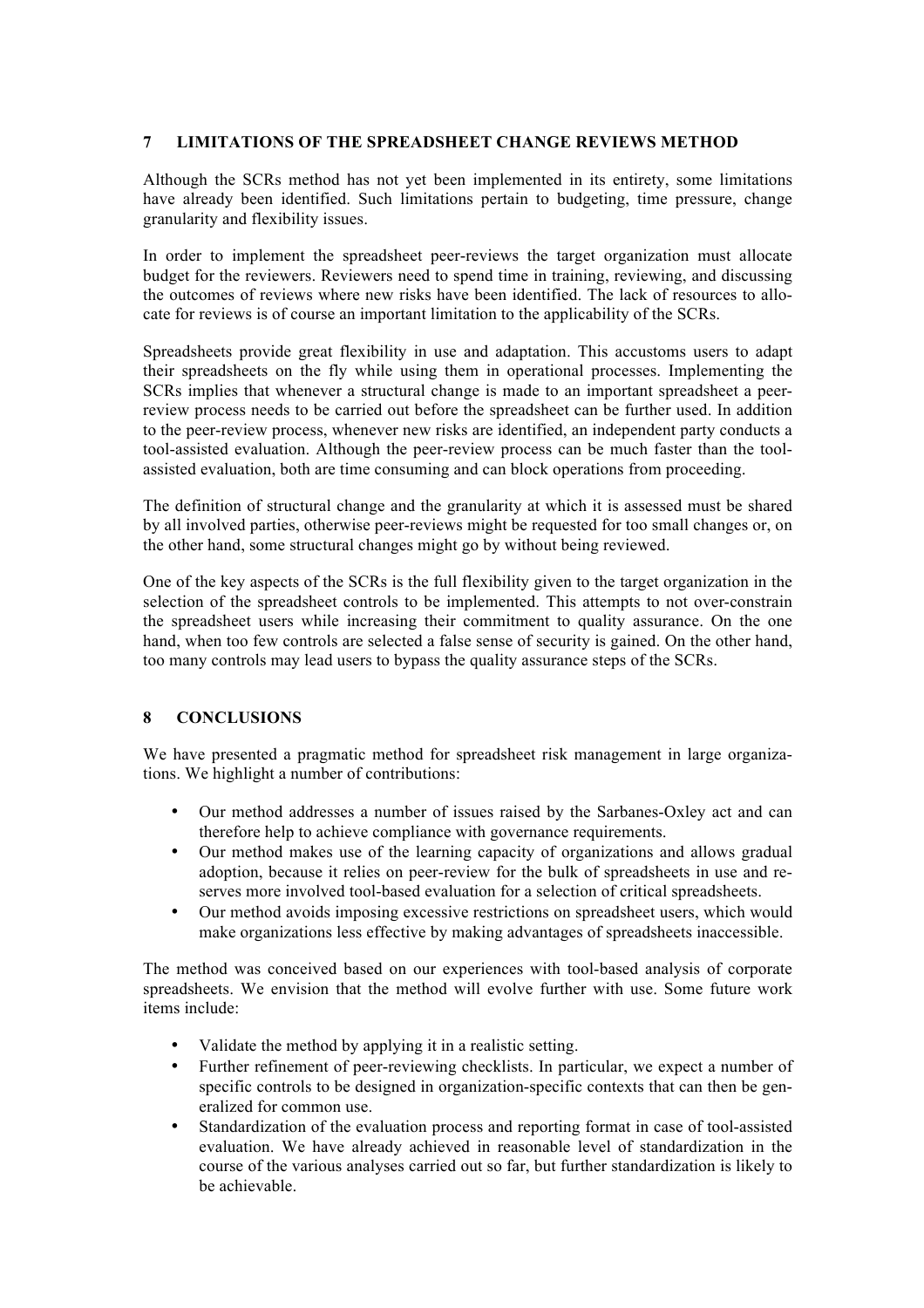| <b>Element</b>                                | <b>SCR</b> (this paper)                                                                                                                                                                         | <b>EUC Control</b><br>Framework [Lemon,<br>2010]                                                                                              | <b>Controlling End User</b><br><b>Computing Applica-</b><br>tions [Chambers,<br>2008]                                                   |  |
|-----------------------------------------------|-------------------------------------------------------------------------------------------------------------------------------------------------------------------------------------------------|-----------------------------------------------------------------------------------------------------------------------------------------------|-----------------------------------------------------------------------------------------------------------------------------------------|--|
| Inventory &<br><b>Classification</b>          | Covered                                                                                                                                                                                         | Just inventory                                                                                                                                | Covered                                                                                                                                 |  |
| Spreadsheet<br>design rules                   | Covered<br>(specific items agreed<br>upon with the target or-<br>ganization)                                                                                                                    | Documentation<br>Calculation visibility<br>Labelling<br>Separation of inputs,<br>calculations and outputs<br>Cell locking                     | Not covered/explicit                                                                                                                    |  |
| <b>Controls</b>                               | Covered<br>(specific items agreed<br>upon with the target or-<br>ganization)                                                                                                                    | Input, calculation and<br>output checking<br>Change management<br>File access protection<br>Archiving                                         | Version control<br>Change control<br>Access control<br><b>Business recovery</b><br>Documentation<br>Testing<br>Tool access restrictions |  |
| Spreadsheet<br><b>Review</b>                  | Specific items agreed<br>upon with the target or-<br>ganization<br>Triggered by users or<br>automated change detec-<br>tion process<br>Explicit possible out-<br>comes and follow-up<br>actions | Design<br>Integrity<br>Control requirements<br>Triggered by automated<br>change detection process                                             | Not covered/explicit                                                                                                                    |  |
| <b>Remediation &amp;</b><br><b>Transition</b> | Not covered                                                                                                                                                                                     | Covered                                                                                                                                       | Not covered/explicit                                                                                                                    |  |
| Training $\&$<br>Awareness                    | Awareness of spreadsheet<br>errors and risks<br>Training on how to em-<br>ploy the method                                                                                                       | Awareness of spread-<br>sheet errors and risks<br>Training on control<br>requirements                                                         | Awareness of spreadsheet<br>errors and risks<br>Training on control re-<br>quirements<br>Excel training                                 |  |
| Governance &<br><b>Sustainability</b>         | Not explicit, but promot-<br>ed by the lightweight<br>nature of the method, and<br>the inclusion of the target<br>organization in selection<br>design, rules, controls,<br>etc.                 | Study and deployment of<br>most appropriate tech-<br>niques to support the<br>method (e.g. inventory<br>management, enabling<br>technologies) | Not covered/explicit                                                                                                                    |  |
| <b>Enabling tech-</b><br>nologies             | Tool based analysis<br>Diffing tool<br>Other tools that the or-<br>ganization finds relevant<br>to employ                                                                                       | ClusterSeven Enterprise<br>Spreadsheet Manager                                                                                                | Not covered/explicit                                                                                                                    |  |
| <b>Metrics</b>                                | Spreadsheet specific<br>metrics used in tool based<br>analysis (e.g. formula<br>coupling)                                                                                                       | Not covered/explicit                                                                                                                          | Operations specific met-<br>rics (e.g. number of criti-<br>cal end-user applications)                                                   |  |

|  |  | Table 1: Comparison of organizational spreadsheet governance elements |  |  |  |
|--|--|-----------------------------------------------------------------------|--|--|--|
|--|--|-----------------------------------------------------------------------|--|--|--|